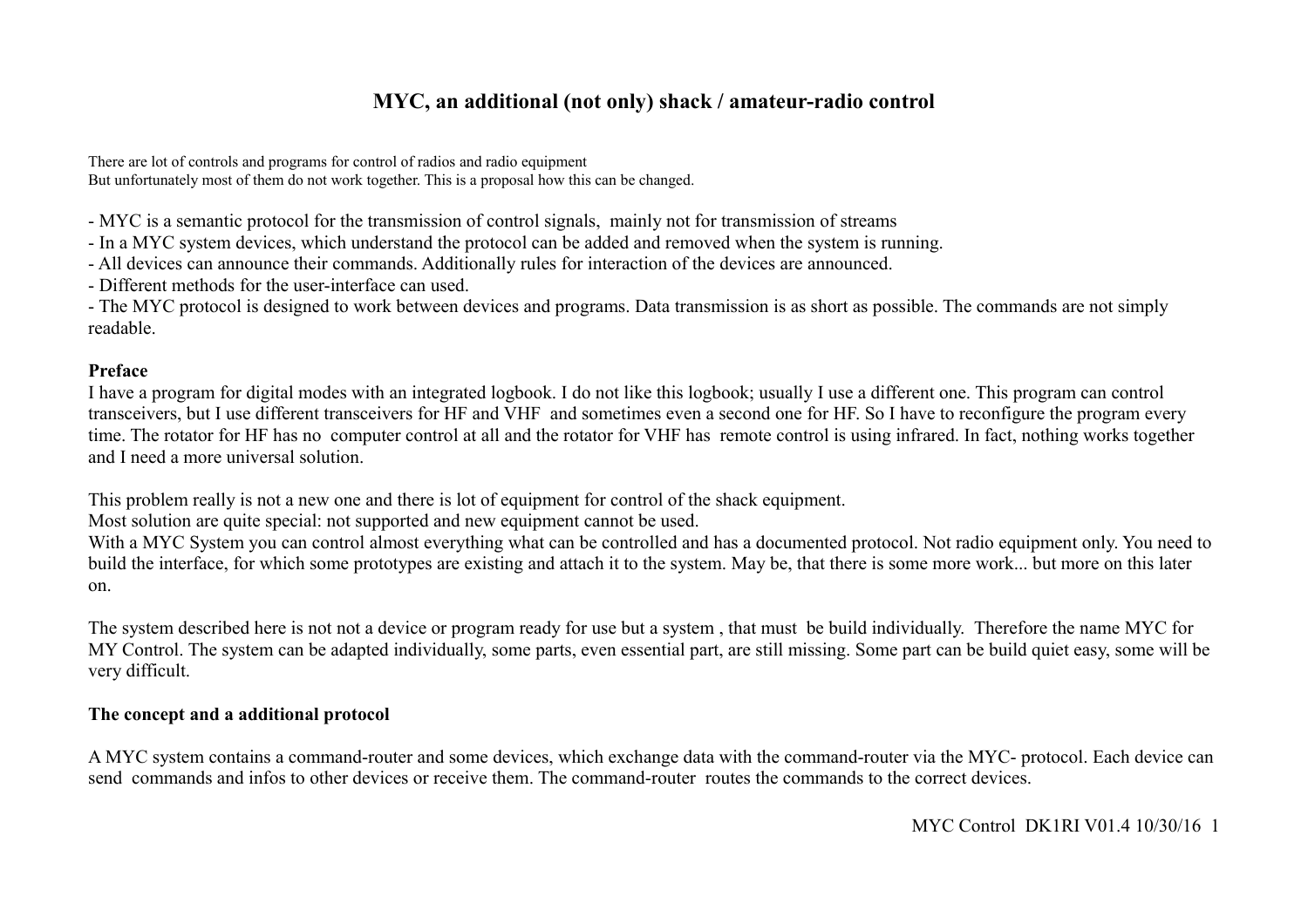Each device has a "fixed" connection to the command-router. The MYC protocol is a semantic protocol . Like CAT protocol it describes functions only and there are no commands for connect, route etc. In most cases this is not a problem: a MYC usually is a collection of equipment at one place, which are connected via fixed cables or paths, and where the configuration do not change very often. Nevertheless there can be a device, which can establish a connection via internet or all devices communicate via internet.

Different MYC systems can work together in multi level systems: a command-router would work as a device as well and communicate with a higher level command-router.

Unfortunately there is a additional new protocol for data exchange between the devices necessary. I do not know a suitable free one which can be used that way.

## **Devices**

A device is a radio for example which accept the MYC protocol. Now it is a radio with a small interface, which translates the MYC protocol to the CAT protocol of the radio.

The device send an "announcement" with a list of all commands it will understand to the command-router on request.

A universal usable MYC interface should translate all functions of the attached equipment.

There can be two ways to achieve this. The more simple way is to make a simple one to one translation. This works quit well in most cases. But there is a problem when there are no CAT commands for receiving the actual status of the attached equipment. You can tell the MYC interface of a transceiver which are controlling the memory canals with  $+$  and -command only, to select canal 25 and the interface would send a series of  $+$  or – commands. This implies, that the interface knows the correct status all the time. The interface would know a command, which is not translated directly to a CAT command..

Otherwise a MYC system can have a frequency management as well and the frequency memory function of the radio will never be used. The Interface would need less commands than the CAT protocol. But you never know, how the final system would look like. So all CAT command should be translated.

A program with a MYC interface can be a device as well. A logbook program may get the frequency from the transceiver and call and mode from the decoding RTTY program.

Some devices will not only react on commands but also send infos without command. Frequency values for example, if the transceiver is operated manually.

There are also devices, which can send commands, a user interface program for example. Those programs must have the behavior of a device and send its commands via the command router. They are called skins.

If you want to use a existing user program in a MYC system, you need a interface (hardware or program), which behave as the controlled original device on one side. On the MYC it will send so called "required" commands, which are somewhere else translated to commands, a device will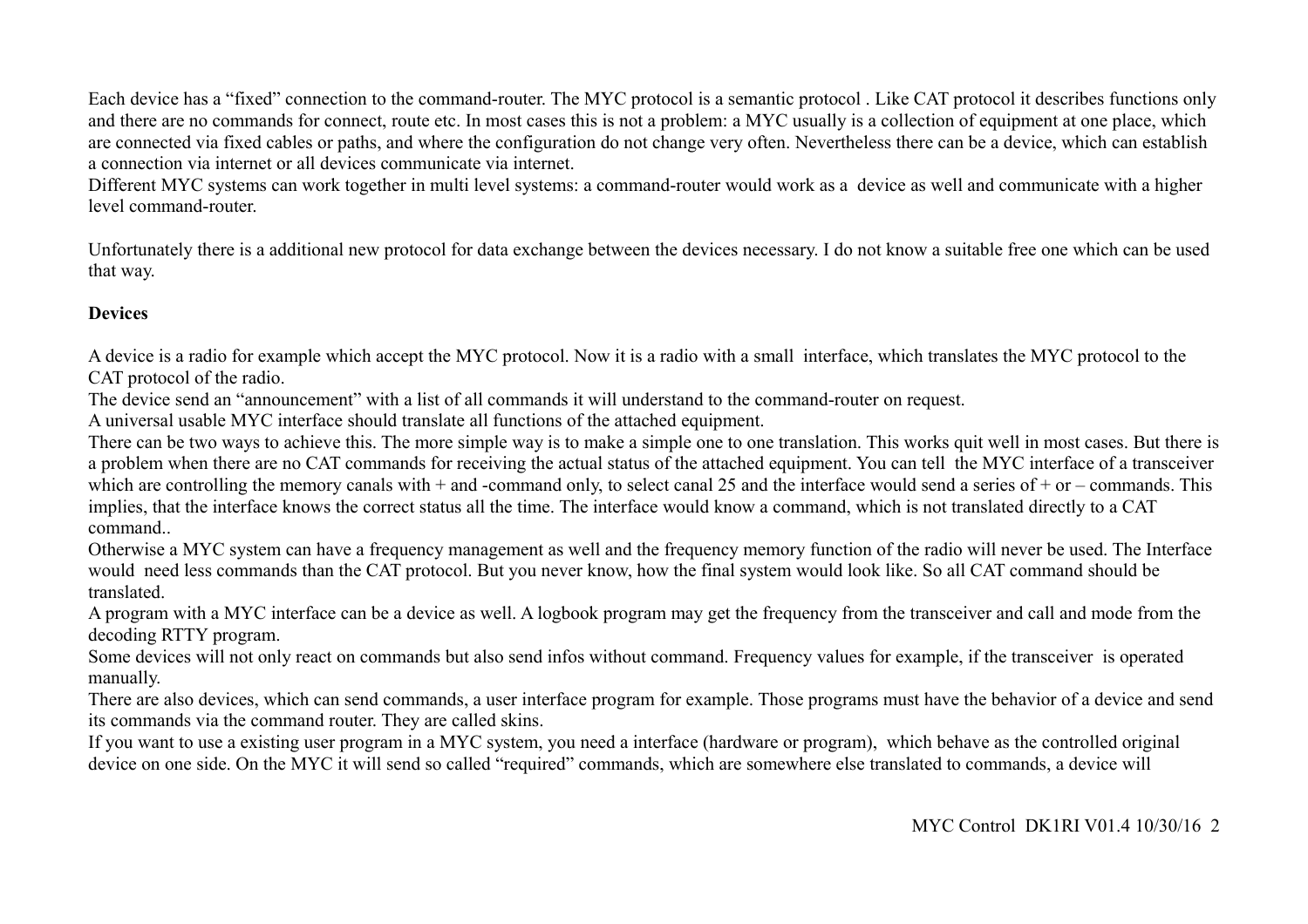understand.

#### **Command-router**

Every device will get the commands by the command-router. The command-router knows, which commands a device can handle. The commands are identified by a command-token (simply a number) and the command router produces a new list of command token of all command of all connected devices. This list it sends to the skins, which use these commands.

If the command-router gets commands, it will forward them to the appropriate devices, except all announce commands and some other reserved commands, which it will respond by itself.

## **Logic device**

Sometimes things are a little bit more complicate, because there is another task within the complete system.

If for example the user interface program only has one frequency control for HF and VHF but the hardware has two different radios, the commandrouter must send the PTT command to the correct radio. May be that antennas and audio must be switched as well and the command-router must tell the user interface , that for VHF other controls are necessary than for HF.

This "logic" is handled by the "logic-device". The logic-device and the command-router will exist in a system only once.

The logic device gets all the commands and infos , which are send to the command-router , works on them and send them back to the device via the command-router. So all command and infos have a deviation via the logic-device.

There is another kind of logic, which must be handled.

The most simple case is, that any command will work at any time. But can you really change the band or mode during transmitting? Or do you really want this? Or can you transmit outside the amateur radio bands? Without logic the user interface would show this, but the transmitter would simply not follow.

The device can tell the logic-device these device specific conditions by rules.

Rules, which describe the interconnection of the devices can be given by an additional system-device. It knows, how antennas, audio and transceivers are connected and form a set of rules out of this

Some transceivers send a "not ok" messages when receiving wrong or not valid commands, but not all do this on all error conditions. Therefore the MYC Interface must take care, that by proper announcements and rules only valid commands are have another error handling.

It may be quite tedious to find all error-conditions of a system. If you have 5 devices with 10 commands each you have to check whether each of the 50 commands influences each of the other 49 commands. But usually the situation is much more simple. But if you have a mixture of radios other house equipment, there are combinations like " lower antenna depending on wind speed" or "switch off equipment, when none is at home" and a lot of other conditions.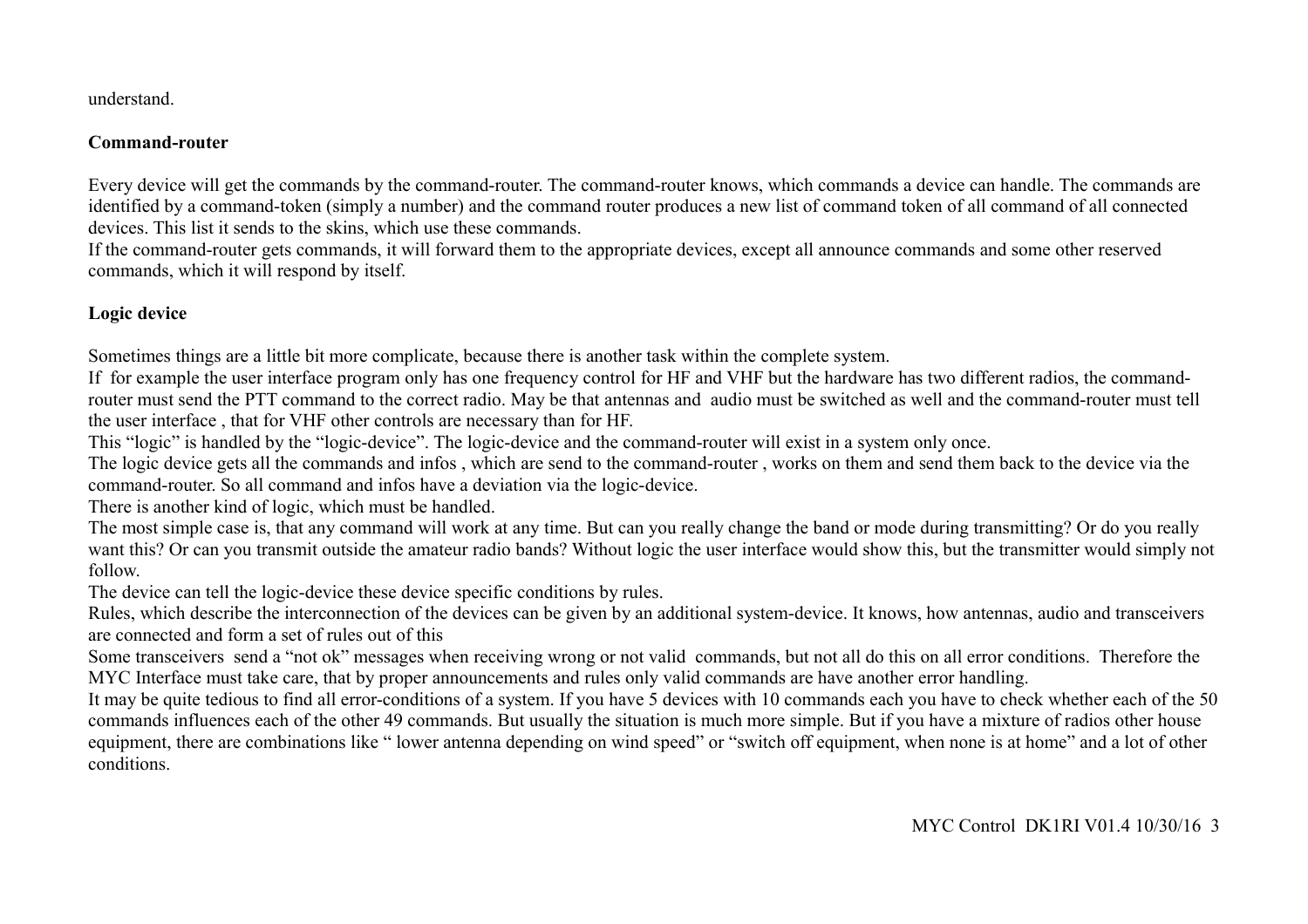It is necessary, that the logic-device always knows the actual status of the whole system, and remember the state. The output commands depend on the incoming commands, the actual state and the rules. The logic-device can be seen as a so called statemachine. There are programs to build up a statemachine on a PC; but is has to be clarified, whether they are available for free.

The rules are provided by the rules-device. They can be programmed directly to make it simple, but a configuration file would be more smart. Even better would be a graphical editor, which would create such a configuration file.

How the logic device can be realized is not decided yet.

As a summery the logic-device will get all all commands, modifies them if necessary and send the back to the command-router for further routing to the devices.

## **The Skin**

Today a user program (skin) works as follows: I load the program, but I do not like the GUI too much (that happens quite often). I do not like the arrangement of the knobs, I like sliders more than knobs; instead of a button panel I would prefer a knob, if this is seldom used. Some functions of the menu want to see on the main screen and colors are also not nice.

Using a MYC System the user interface program (a browser with a web server or another program) could get all possible functions from the commandrouter. I would associate knobs, sliders etc to the function arrange everything as I like it , store my configuration and would have my best user interface.

Using a smart phone, the GUI would be different from the GUI on a tablet or notebook. Perhaps I would concentrate on the most important functions.

It is not clarified now, whether such a program exist now.

Now the most simple method you can input the command using a terminal-program. A self programmed website is another solution.

## **Multiple User interfaces**

It is allowed, that more than one user-interface is active and send commands. This is no problem,because the display of the user-interface get its data from the logic-device and the logic-device has knowledge of status of the system at any time. If you want to use a existing user interface or radio control program, which do not support the MYC protocol, you will need a MYC-device as interface, which can be hardware or software. The MYC device must emulate the radio, the program want to control. Usually the interface would be a virtual COM Port. May be, that not all control programs poll the hardware for correct data, but in this there is no difference whether they are connected to the real radio or the emulation.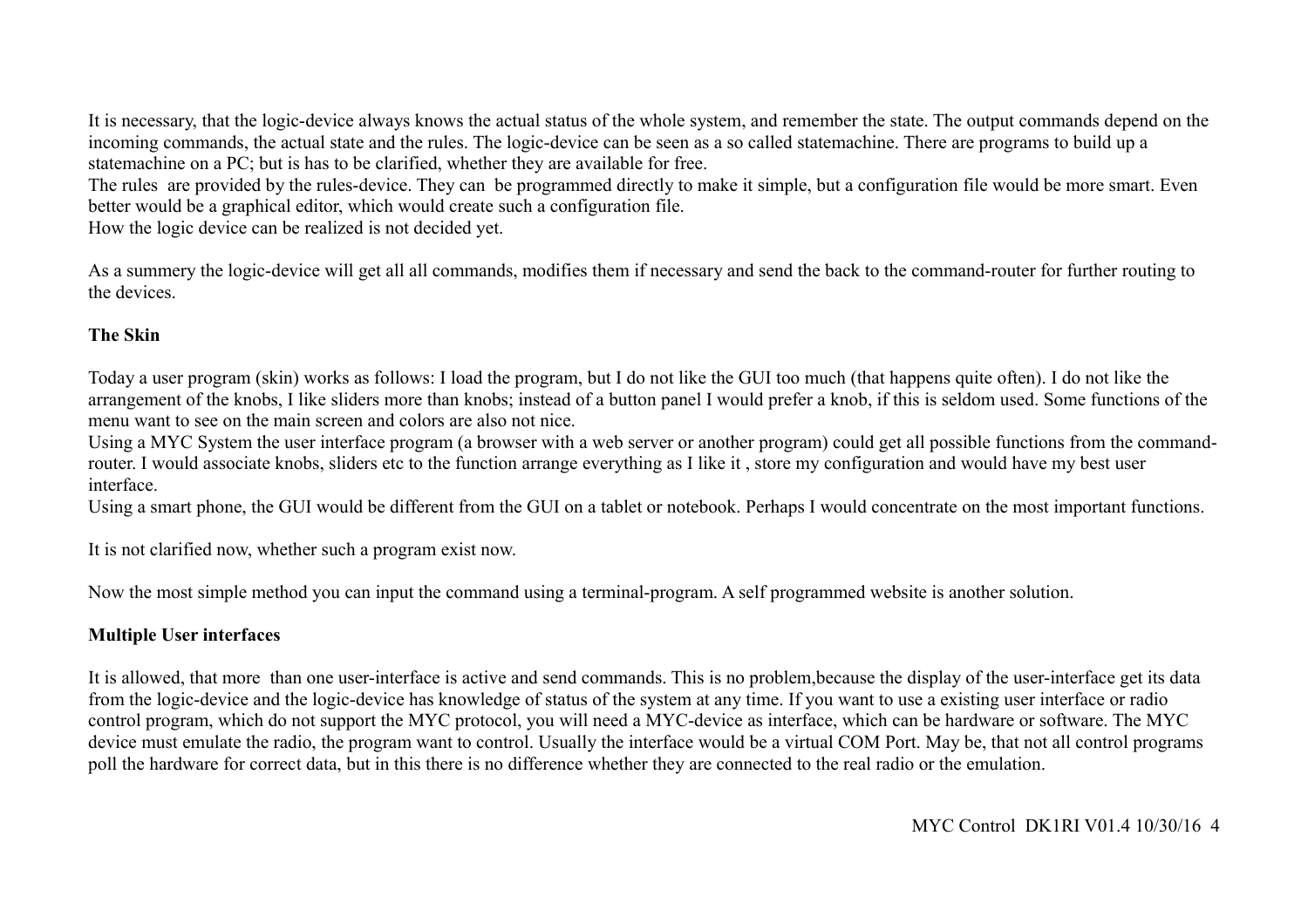This is a way to connect any program to a MYC system, even if they do not have a MYC interface.

#### **Data transmission**

There are no rules for data transmission between the devices and the command-router. RS232, I2C, SPI are planned. Others are possible, especially Ethernet.

The different protocols have advantages and disadvantages:

RS23 is a 1:1 connection. You need an interface for each device. This should be used only, if you have few devices.

For using I2C it is necessary, that all devices on the bus are connected to power. The connection length is limited and noise immunity not very high. If you have devices as slaves only, the command-router must poll the devices for info. A multi-master system is more difficult to handle. I2C can be used for a local system, where the device are not too far from each other.

Similar limitations are for SPI with higher data rates.

Ethernet is bidirectional, galvanic decoupled and fast. If you use modules ready to use, the programming may be simple. Otherwise this solution is not cheap.

The MYC protocol cannot initiate a connection. This must be handled separately.

If the connection between device and command-router is via I2C you need addresses for them. The addresses are absolutely different addresses than the command-tokens of the MYC protocol.

The MYC protocol is a protocol between computers, therefore commands are not readable and as short as possible to allow slow data-transmission. The MYC protocol has no possibility for data correction, encryption and so on. This must be done in a lower communication layer.

## **Commands**

Each device will understand and handle a set of commands. Command are transferred as 1, 2 or 4 byte number depending on the number of commands. Each command is member of a command-type as "switch". The command-type defines the syntax of the command and how the command is displayed on the skin. I was really surprised, that there are not many command-type at all, even if a MYC system is not only working with radios, but with almost any other application. You will find the list of command-types and the description in [4]

## **Individualization**

The announcements describe a device type. The command-router can associate the command to devices. If there are more than one devices of the same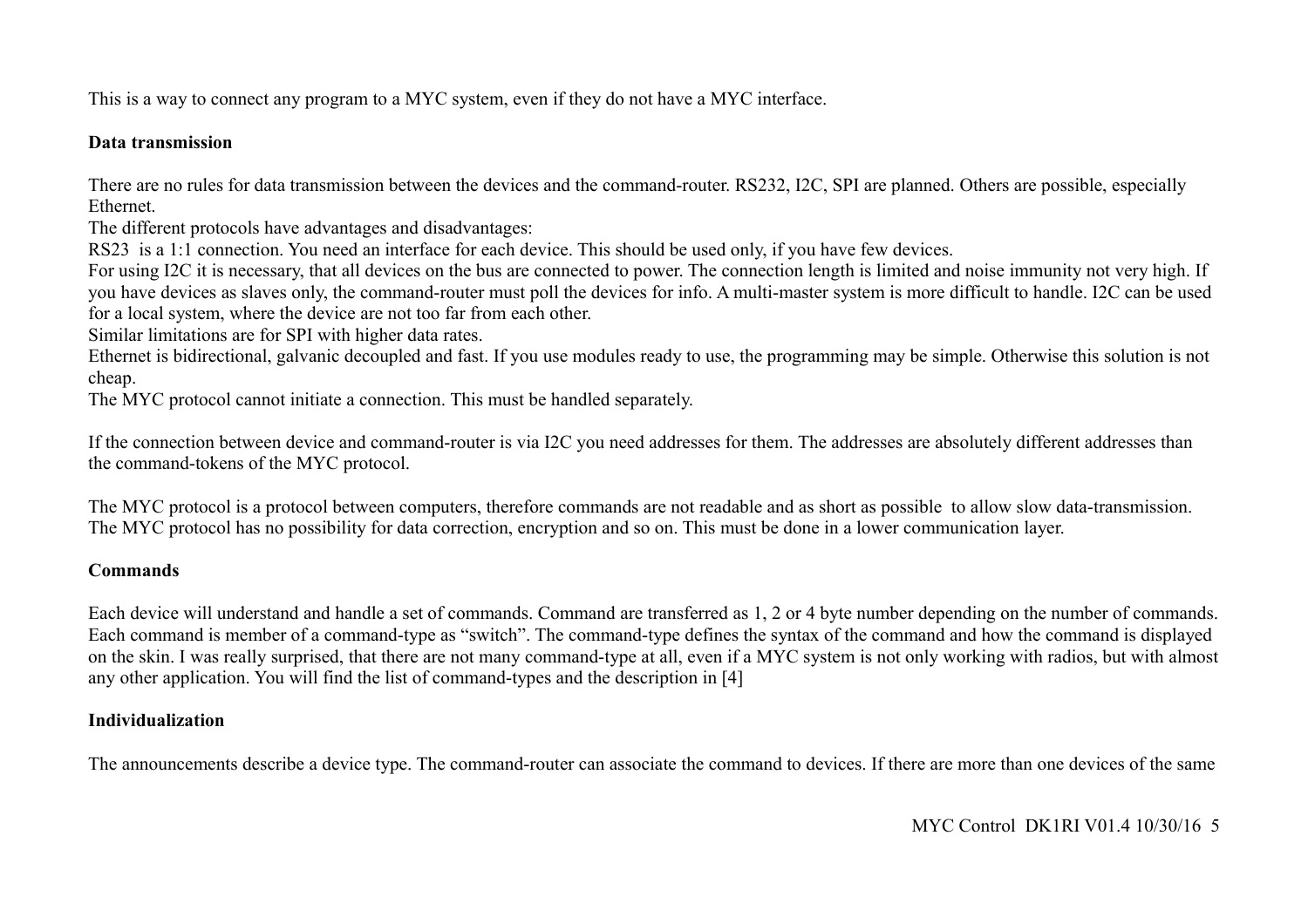type, the devices need a individual identification so that the user interface can distinguish them. So the devices may get a individual number and name before regular use, and, if necessary , some other information as connection information. This individualization can be done in a MYC system. with a command and must be done before regular use. The description of this and other reserved command token are in [5]..

#### **Possible applications**

My first main application is the radio shack. But control of house functions is possible as well . For tv/radio there is a framework for a infrared remote control interface. The configuration must be done individually depending on the equipment.

#### **Hardware and usage**

The system described here is a modular system with different parts, which can be constructed more or less independent. It is not necessary, to realize all parts to build up a system. In the most simple case you only have a system with MYC commands. For this you only need the interfaces for the equipment and a interface for input with a terminal program. Other devices as command-router logic-device and other special devices you can add later on.

Next task would be a command-router. A raspberry pi most probably would work.

More difficult is a web site adapted to your need.

At the end you can realize the logic interface and the a universal user interface.

### **What is ready?**

I have realized about 20 different devices, ready to use (end 2016). They showed, that a MYC system would work. I work on the command-router now.

### **Conclusion and what is going on**

I described here not a equipment ready to use, but a concept for a system for further development.

I have not too much ready now and it is not easy to realize a ready working system. If other people also support the system, system realization will be more easy in future.

The project is distributed in https://github.com/dk1ri as well